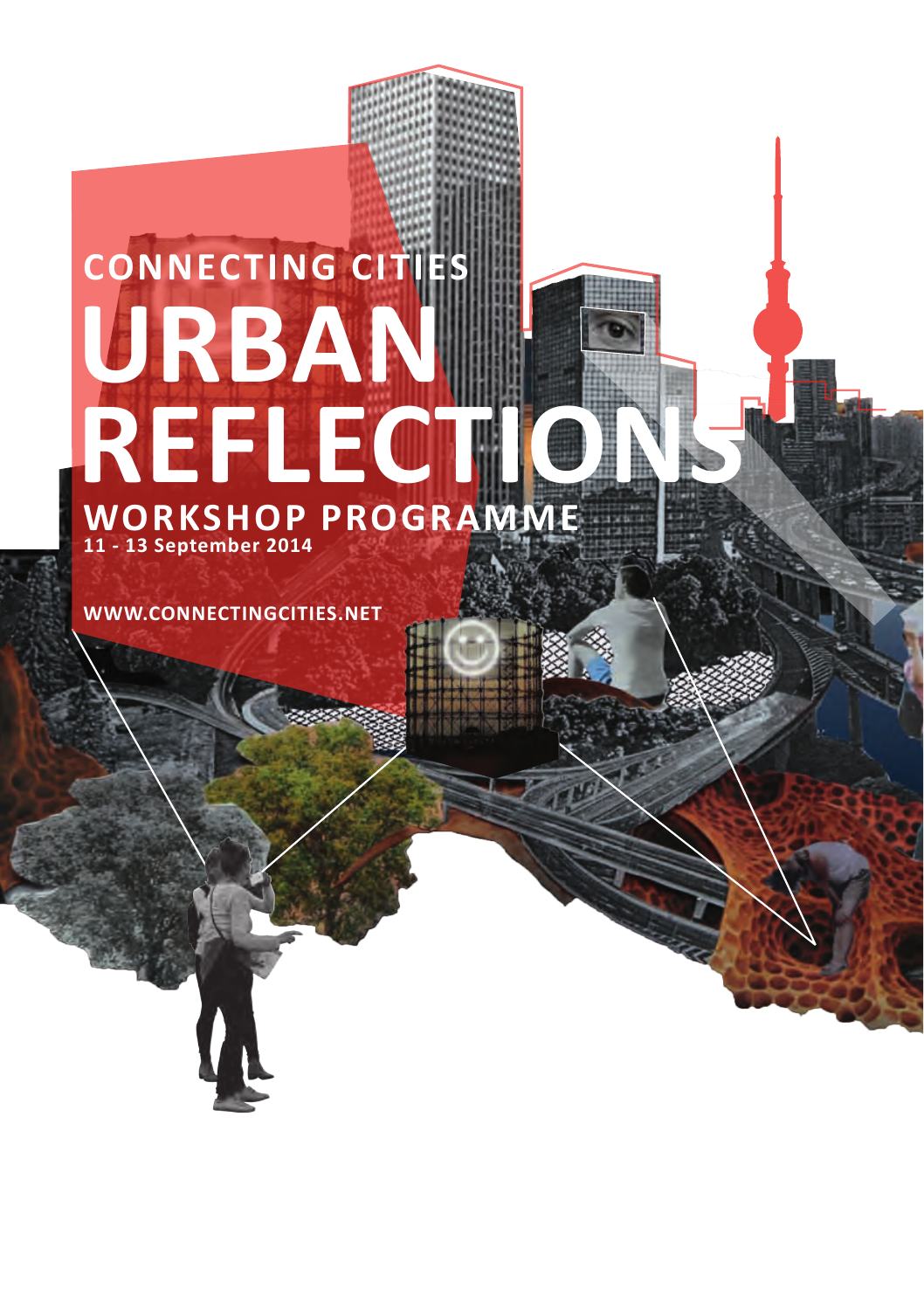## **WORKSHOP: 'PROTOTYPING INTERACTIVITY WITH MEDIA FACADES'**

**von Dr. Alexander Wiethoff & Marius Hoggenmüller**

### **Datum:**

Sa, 13.09.2014 - 14:00 bis 17:00 **Veranstaltungsort:** SUPERMARKT, Brunnenstr. 64, Berlin

**German:** Medienfassaden werden zur interaktiven Schnittstelle zwischen Bürgern und Gebäuden. In ihrem Workshop 'Prototyping Interactivity with Media Facades' gehen Dr. Alexander Wiethoff and Marius Hoggenmüller (LMU München) den Fragen nach: Wie kann der Design-Prozess für interaktive Medienfassaden gestaltet werden? Welche Prototyping-Tools gibt es? Wie kann die Open-Source-Philosophie für die Welt der Medien Architektur angewandt werden?

Teilnehmer: 12 // Kostenlos // Anmeldung unter contact@connectingcities.net

**English:** Media Facades provide a great potential as interactive gateway between citizens and buildings. However, architects and designers might not always be able to prototype even early installations of interactive media architecture timely and explore the design opportunities that these systems provide because till today methods and tools in this domain are hardly available and still demand high technical expertise.

We share our design process approach using prototyping tools that help to co-design and pre-test interactive media façade installations in conjunction with potential users in their urban environment. The proposed toolkits allow fast replication and prototyping iterations while involving a broad audience to investigate what type of interface proposal has the potential to be successful.

Participants: 12 // Free // Please register under contact@connectingcities.net

**Bio: Dr. Alexander Wiethoff** is a lecturer and researcher at the Univesity of Munich (LMU). His experience includes activities in commercial human-machine interface design practice, combined with various educational and research activities on media architecture at top-ranked national and international research universities and design schools. In his research work he pursued an interdisciplinary and user-centred approach, and it has led to high-level international publications, as well as a patent and a research award for his previous scientific efforts in the field of design process models for urban media façade development. www.medien.ifi.lmu.de/team/alexander.wiethoff

**Marius Hoggenmüller** studies Media Computer Science at University of Munich (LMU). He developed various media and light installations and participated in a project at Luminale 2014 in Frankfurt.

**WORKSHOP: 'Smart Citizens' Dashboard' von Moritz Behrens & Nina Valkanova**

### **Datum**

Sa, 13.09.2014 - 12:00 bis 14:00 **Veranstaltungsort:** SUPERMARKT, Brunnenstr. 64, Berlin

**German:** Die Künstler Moritz Behrens und Nina Valkanova erforschen Partizipation im urbanen Raum mittels interaktiven Technologien. Mit ihrem neuen Projekt, Smart Citizen Sentiment Dashboard' ergründen die Künstler zusammen mit Stadtbewohnern in Workshops Fragen, wie 'Wie fühlst du dich in deiner Stadt', um Denkanstöße zu geben sowie Unterschiede wie auch Gemeinsamkeiten deutlich zu machen. Die Workshop-Teilnehmer erstellen individuelle 'Mental Maps' und inspizieren gemeinsam den Brunnenkiez, um in einen gemeinsamen Diskurs über die Qualität ihres urbanen Lebens einzusteigen.

Teilnehmer: 10 // Kostenlos // Anmeldung unter contact@connectingcities.net // Mitbringen: Fotos von Ihrem Lieblingsort oder Orten die Sie als verbesserungswürdig empfinden

**English:** The artists Moritz Behrens and Nina Valkanova explore participation in urban space by means of interactive technologies. In their new project, Smart Citizen Dashboard Sentiment' they explore together with the citizens questions such as: How do you feel in your city'. During the workshop the participants will create 'mental maps' and analyze the Brunnen neighborhood to open up a discussion about urban development and quality of

life. Note: Please register with email, phone. Bring with you: photos of your favorite place or places as needing improvement

 $\sigma$ 

Participants: 10 // Free // Please register under contact@connectingcities.net

**Bio:** Nina is a researcher in the field of interaction design, media artist and creative programmer. She is interested in the exploration of innovative ideas at the intersection between technology, art and design. Born in Plovdiv, Bulgaria, Nina holds a master's degree in mathematics and computer science from the Technical University of Darmstadt. Nina is currently a PhD student at the University Pompeu Fabra in Barcelona and works as a researcher for the Copenhagen Institute of Interaction Design. www.ninavalkanova.com

Moritz is an architect, interaction designer and researcher in the field between Media architecture and human-computer interaction. His work focuses on the media-technological extension of social interactions in the city. Moritz was active in the research project 'Screens in the Wild' at the UCL Bartlett School in London, which explored the potential of interactive and networked screens for urban development. www.moritzbehrens.com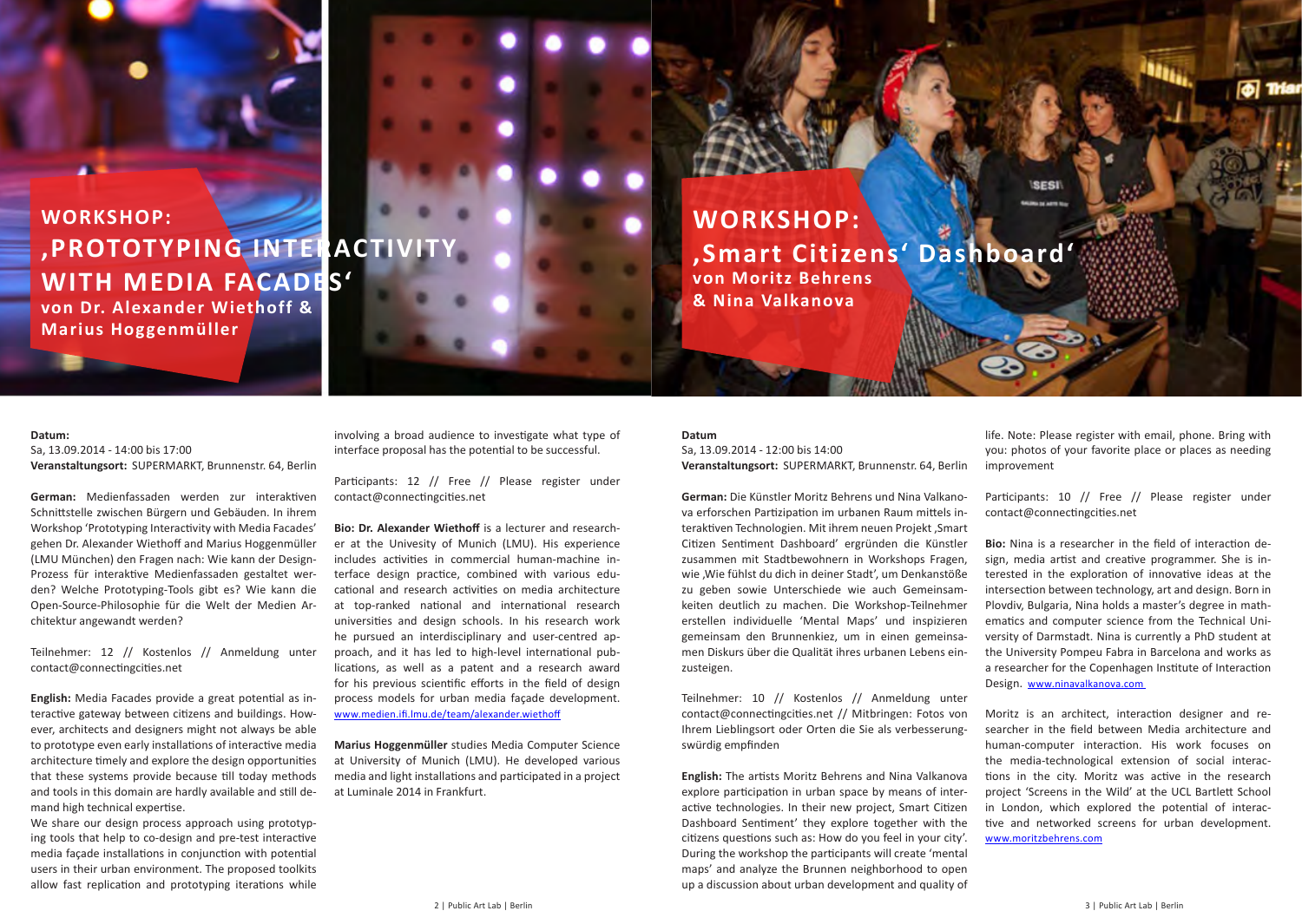### **WORKSHOP: 'Urban Alphabets' von Suse Miessner**

**WORKSHOP: , Occupy the Scree von Paul Sermon & Charlotte Gould**

### **Datum:**

Do, 11.09.2014 14.00- 17.00 Fr, 12.09.2014 - 10:00 bis 12:00 Sa, 13.09.2014 - 10:00 bis 12:00 **Veranstaltungsort:** SUPERMARKT, Brunnenstr. 64, Berlin

**Deutsch:** In dem Urban Alphabets Workshop gehen die Teilnehmer innen mit Hilfe der ,Urban Alphabets' Smartphone App auf typografische Spurensuche in ihrer Umgebung und erstellen so ihr eigenes Urban Alphabet. Es geht darum die Stadt "mit anderen Augen" zu sehen und ihre typografischen Eigenheiten zu erkunden. Während jede r einzelne Teilnehmer in ein eigenes Urban Alphabet erstellt, erweitern die jeweils neuesten Uploads eines Buchstaben auch das Berliner Alphabet, das sich durch neue Uploads ständig verändert. Nach unserem Rundgang durch den Wedding, wollen wir die Erfahrungen austauschen und auch darüber diskutieren ob es Buchstaben gibt, die "total Berlin" oder zumindest "richtig deutsch" sind? Die typographischen Elemente werden im physischen Raum gesammelt, im digitalen Raum kategorisiert und vom 11. bis 14. September ab 19:30 während der Screenings in einem vernetzten Szenario mit der Kulturhauptstadt Riga gezeigt.

Teilnehmer: 10 // Kostenlos // Anmeldung unter contact@connectingcities.net // Mitbringen: geladenes Smartphone (iOS oder Android Betriebssystem)

**English:** How can we collectively create a city-alphabet?

Which characters, logos and tags make the Brunnen neighborhood unique? How to send personalized messages with the app? During the 'Urban Alphabets' Workshop, the artist Suse Miessner introduces her smartphone app and invites the participants to contribute to the Berlin city-alphabet. The 'Urban Alphabets' workshop draws the attention of the citizens to their physical environment and invites them to actively shape it. The typographic elements are collected in the physical space, categorized in the digital space and shown from September 12 to 14 from 19h30 clock during the screening in a netwoked scenario with the European Capital of Culture Riga.

Participants: 10 // Free // Please register under contact@connectingcities.net // Bring: A charged smartphone (iOS or Android operating system)

**Bio** Suse Miessner is an artist, designer and researcher who lives and works in Helsinki. In her work she is interested in the relationship between technology and the behaviour of people in public spaces. Miessner has an interdisciplinary background in architecture and new media and studied at the Bauhaus-Universität Weimar and at the Media Lab Helsinki. Since 2010, she researches and analyzes, in various projects and installations the connections between space, society, media and technology. Their project, 'Urban Alphabets' is a smartphone app that explores the space and involves the user in an interaction with his/her environment. www.susemiessner.org

### **Datum:**

### Fr, 12.09.2014 - 12:00 bis 14:00 **Veranstaltungsort:** SUPERMARKT, Brunnenstr. 64, Berlin

**German:** Als Pionier der Telepräsenz verbindet Paul Sermon zusammen mit Charlotte Gould in der Installation 'Occupy the Screen' Menschen zwischen Riga und Berlin in einem 3ten digitalen Raum: dem Schaufenster. Welche Technologien kommen hier zum Einsatz, welche Interaktionsformen eignen sich für diese telematischen Begegnungen und welche Szenarien entwickeln sich hieraus? Im Workshop 'Occupy the Screen' stellen Paul Sermon und Charlotte Gould ihre Arbeit vor und entwickeln gemeinsam mit den Teilnehmern mögliche Interaktionsszenarien.

Teilnehmer: 10 // Kostenlos // Anmeldung unter contact@connectingcities.net

**English:** As pioneers of telepresence Paul Sermon and Charlotte Gould connect with the installation 'Occupy the Screen' people between Riga and Berlin in a 3rd digital space: the window. What technologies are used for telematic encounters, which forms of interaction develop? In the workshop 'Occupy the Screen' make Paul Sermon and Charlotte Gould present their work and develop and explore together with the participants possible interaction scenarios.

Participants: 10 // Free // Please register under contact@connectingcities.net

**Bio** The British artist duo Paul Sermon and Charlotte Gould examine in their interactive art installations, the creative and cultural potential of urban screens and deal with the issue of telepresence. www.paulsermon.org

*More information about the worshop Programme and Connecting Cities: Urban Reflections: www.connectingcities.net Initiated by Public Art Lab and the Connecting Cities Network in cooperation with SUPERMARKT in the framework of Kulturfestival Wedding Moabit, funded by the Culture Programme 2007- 13 of the European Union*